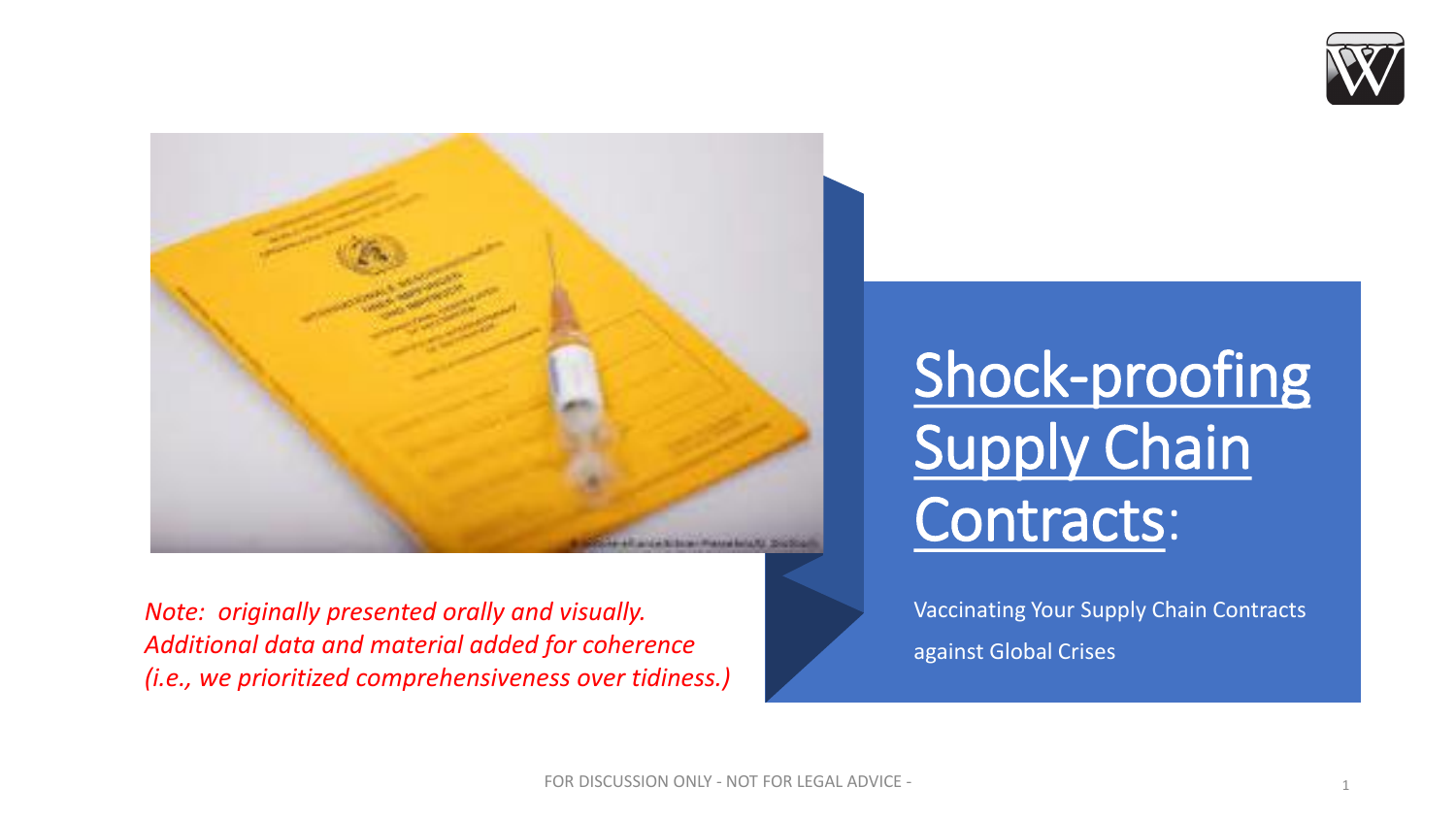

# **Topics**

### **Shattering Paradigms**:

The fragility of supply chain contracts in the current environment.

**Arming your Documents**: Contract clauses you must include.

**Call the Hessians!:**

Utilize Internal Audit for assistance.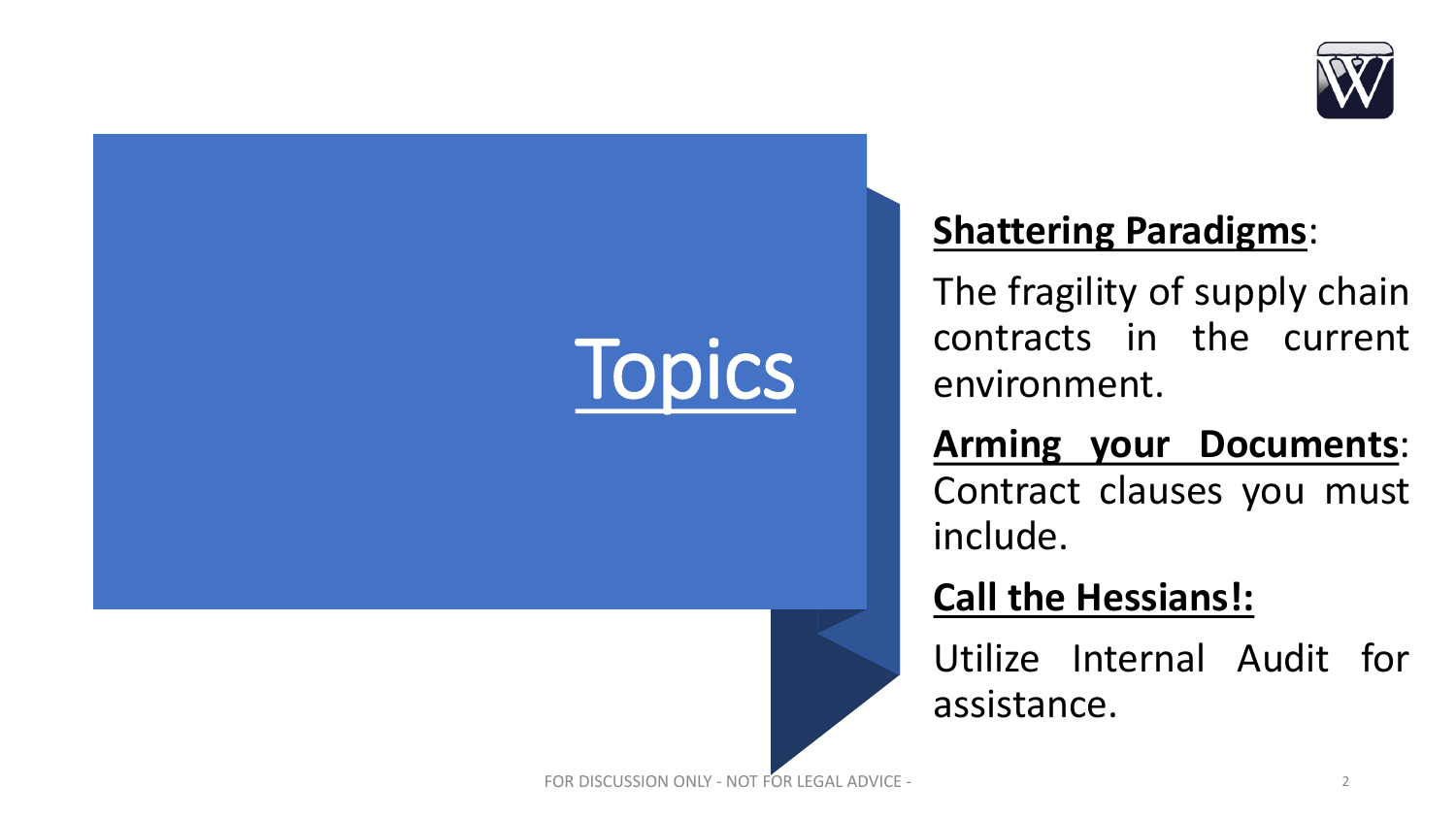

## The Impact of COVID on Supply Chains (WEF)



**On June 22, 2020, the World Economic Forum released a report about The Ongoing Impact of COVID-19 on Global Supply Chains. This report offered three primary takeaways:**

- **1. Companies should analyze supply chains now to mitigate against future disruptions.**
- **2. Trade wars, global politics, and national policies will influence the future of supply chain structures.**
- **3. Investment in technology and considerations on sustainability in the supply chain will be key.**

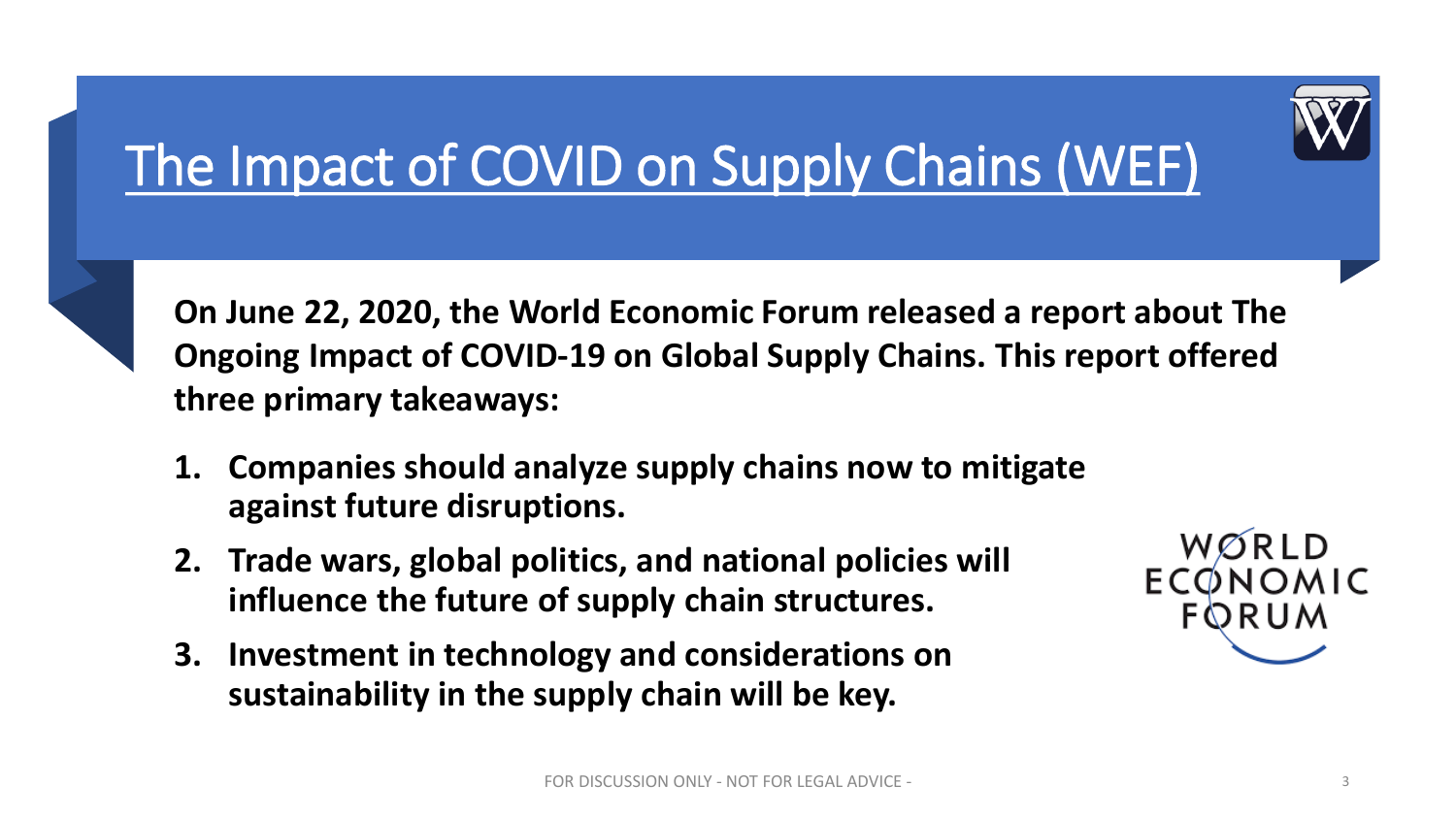

### But How Do You Know What To Address?

"There are known knowns; there are things we know we know.

"We also know there are known unknowns; that is to say we know there are some things we do not know.

"But there are also unknown unknowns—the ones we don't know we don't know."

- Donald Rumsfeld

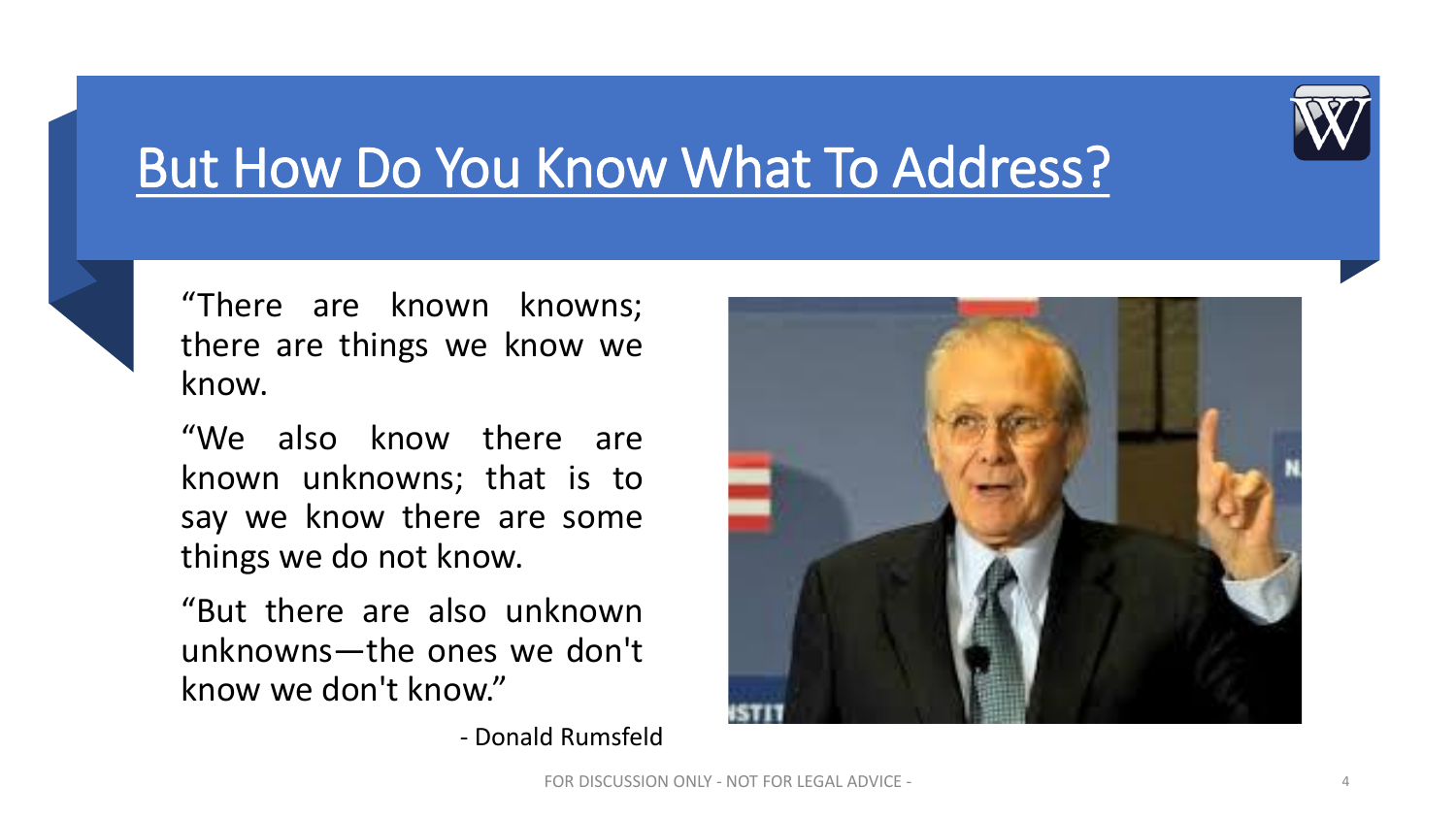### Contracts: The Status Quo Ante



### **YOUR CONTRACTS MAY NOT BE PROHYLACTIC OR FIT-FOR-PURPOSE…**

(…and you may only find this out at negotiation / mediation / arbitration / litigation, or during accounting or compliance reviews.)

- **1. Known Knowns**: today's contracts have unfortunate gaps.
	- o Sometimes the wrong contract form is used (e.g., a Master Purchase Agreement for a sales representative engagement.)
	- o Shifting between civil law countries and common law countries can create significant gaps.
- **2. Known Unknowns**: yesterday's contracts are not prepared for today's problems.
	- o Contracts are designed to handle known problems if/when they occur. They are based on past precedent.
	- $\circ$  For future engagements, companies often use templates developed years in the past.
	- $\circ$  If no problems occur, they are often simply extended or amended (even for certain higher-risk counterparties)
- **3. Unknown Unknowns**: Black Swans...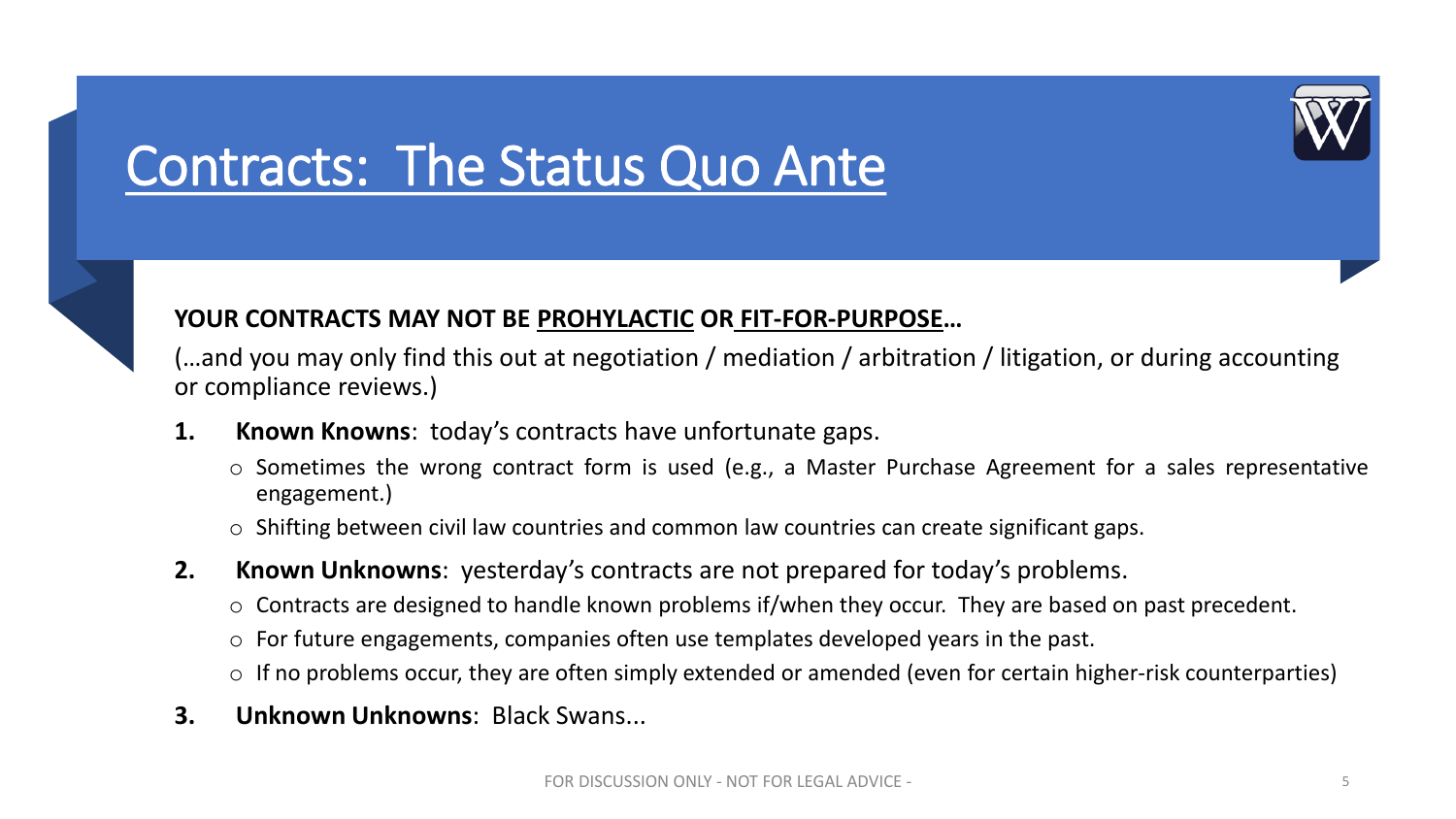### "Black Swans"? Like…







➢"Acts of terrorism" in Force Majeure clauses [likely generated by the 9/11 terrorist attack] (1)

### ➢Pandemics" in Force Majeure clauses [due to COVID-19]?  $(2)$

- (1) The World Trade Center attacks were not the first acts of terrorism, nor the most devasting. They did, however, create a contractual inflection point.
- (2) The Corona Virus is neither the first, nor the most devastating, pandemic of modern times.
	- The 1918 Spanish Flu, at 50M deaths, holds the record for "most devastating".
	- In modern times, the world has suffered the 1957 H2N2 pandemic, the 1968 H3N2 pandemic, and – more recently – SARS, MERS, Swine Flu, and others.

Black Swan (2010)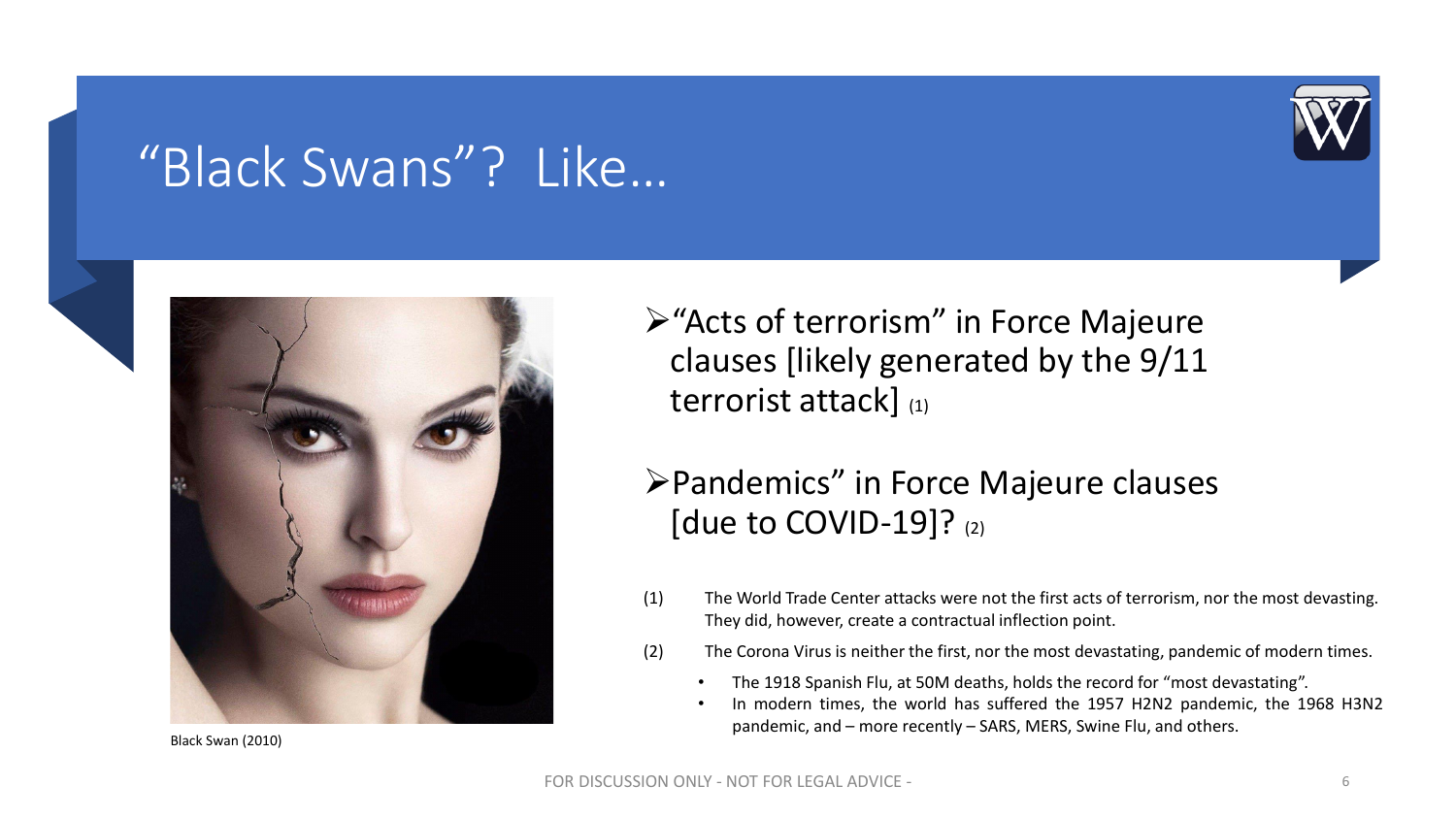

## The Current Environment – Risks and Solutions\*

### ✓**Force Majeure**

- ✓**Governing Law / Jurisdiction**
- ✓**Financial Feasibility of Counterparties**
- ✓**Shipping Costs /INCO Terms**
- ✓**Data Privacy / GDPR**
- ✓**Trade Sanctions / Restrictions**
- ✓**Right-to-Audit**

### **SHOCK-PROOF YOUR SUPPLY CHAINS**

*\* Your preferred strategy and contract language will depend on whether you are buyer or seller.*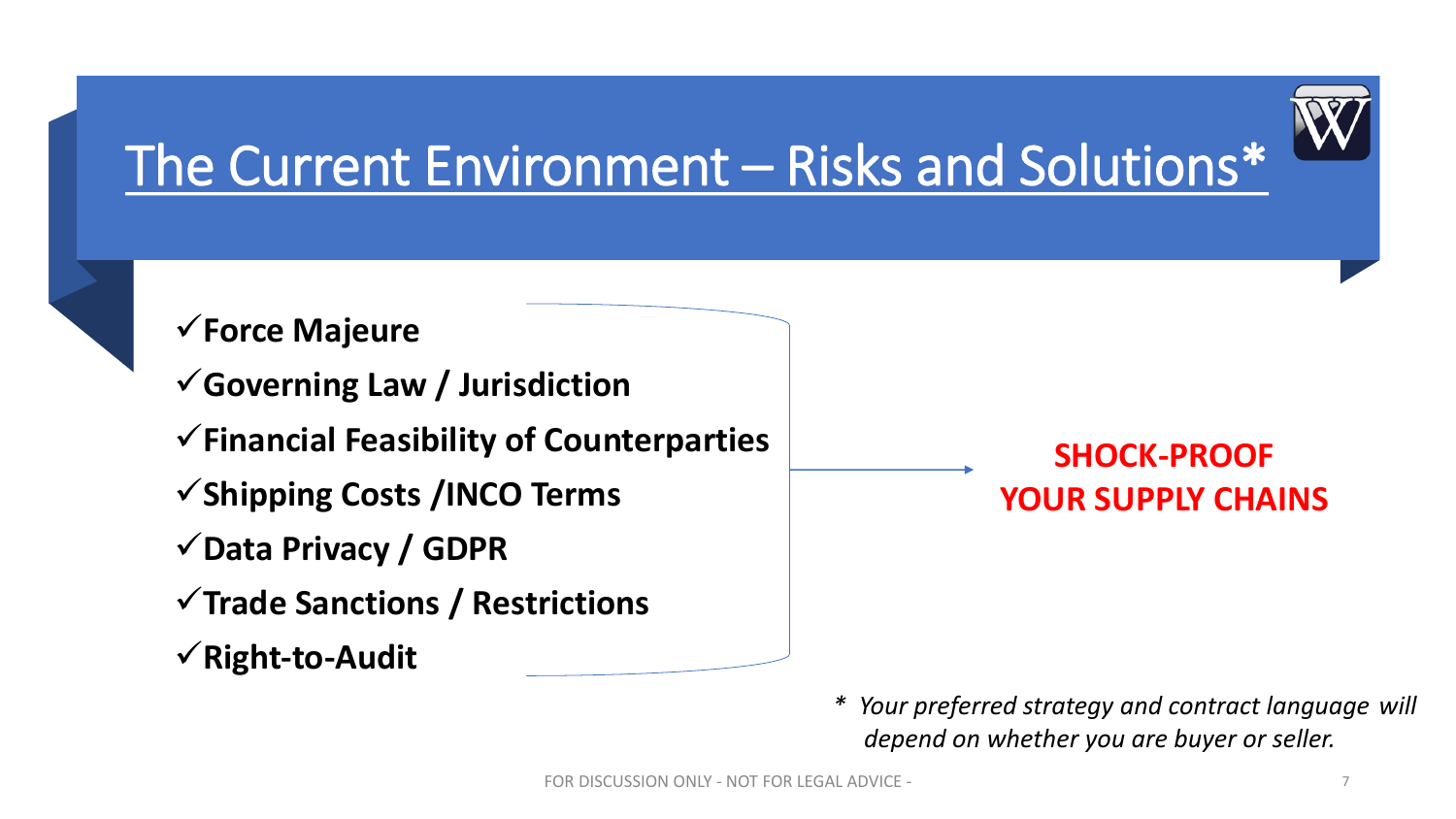

### Force Majeure (1): Definition.

(As understood under common law. Civil law jurisdictions may incorporate the concept automatically pursuant to applicable Code.)

- **Topic**: an event which is outside the reasonable control of a party and which prevents that party from performing its obligations under a contract, e.g.,
	- Political events (e.g., war, national strike, acts of terrorism)
	- Non-political events (e.g., hurricanes, floods)
- **Goal**: contractually determine\* under what circumstances a party is relieved from performing the obligation affected for the duration and to the extent affected (and any compensation related thereto).
- **Consequences**: contractually unique (but could include suspension, voiding of contract, release from obligations, etc.)

\* There are less commonly-enforced common law doctrines of, e.g., frustration and impossibility, and civil code definitions of a similar nature, all of which are beyond this slide deck's focus, and most of which are disregarded by courts if the contract contains a Force Majeure clause.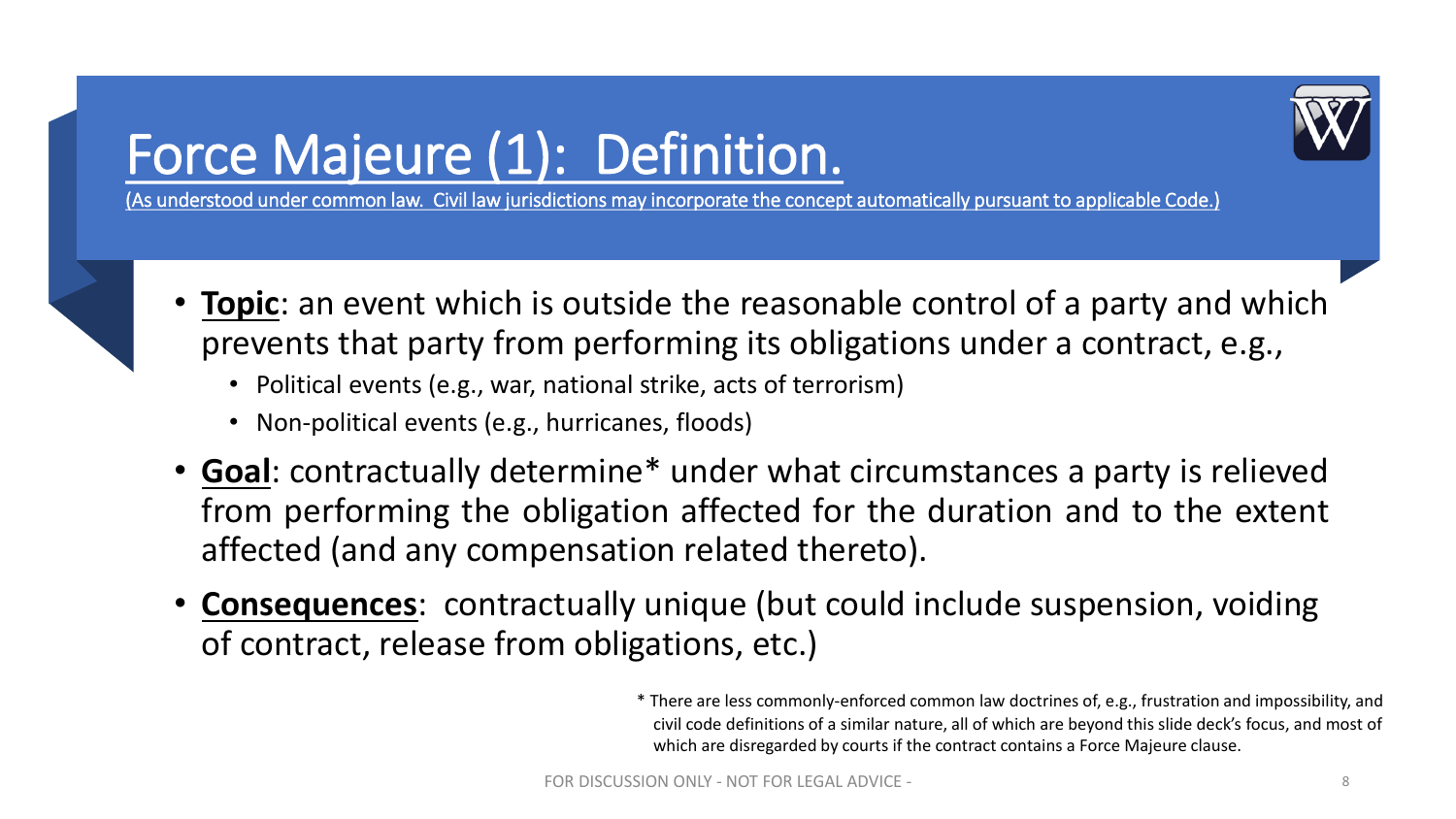

### Force Majeure (2): Elements, Generally.



- **1. Inability to Control.** Market language seems to converge on events, "beyond a Party's reasonable efforts to control", and that make continued performance impossible.
- **2. Unforeseeability**. Some jurisdictions (or contracts) require the event to be "unforeseeable" to trigger the clause.
	- *England, Texas: unless stated otherwise, specific events do not need to be foreseeable, but events not specifically listed require this element.*
	- *New York: unless stated otherwise, all events must be unforeseeable to qualify.*
- **3. "Catch-all".** Courts disfavor contract disruption: unless mentioned with specificity, they will often construe "catch-all" language to be limited to events *similar to* those listed with specificity.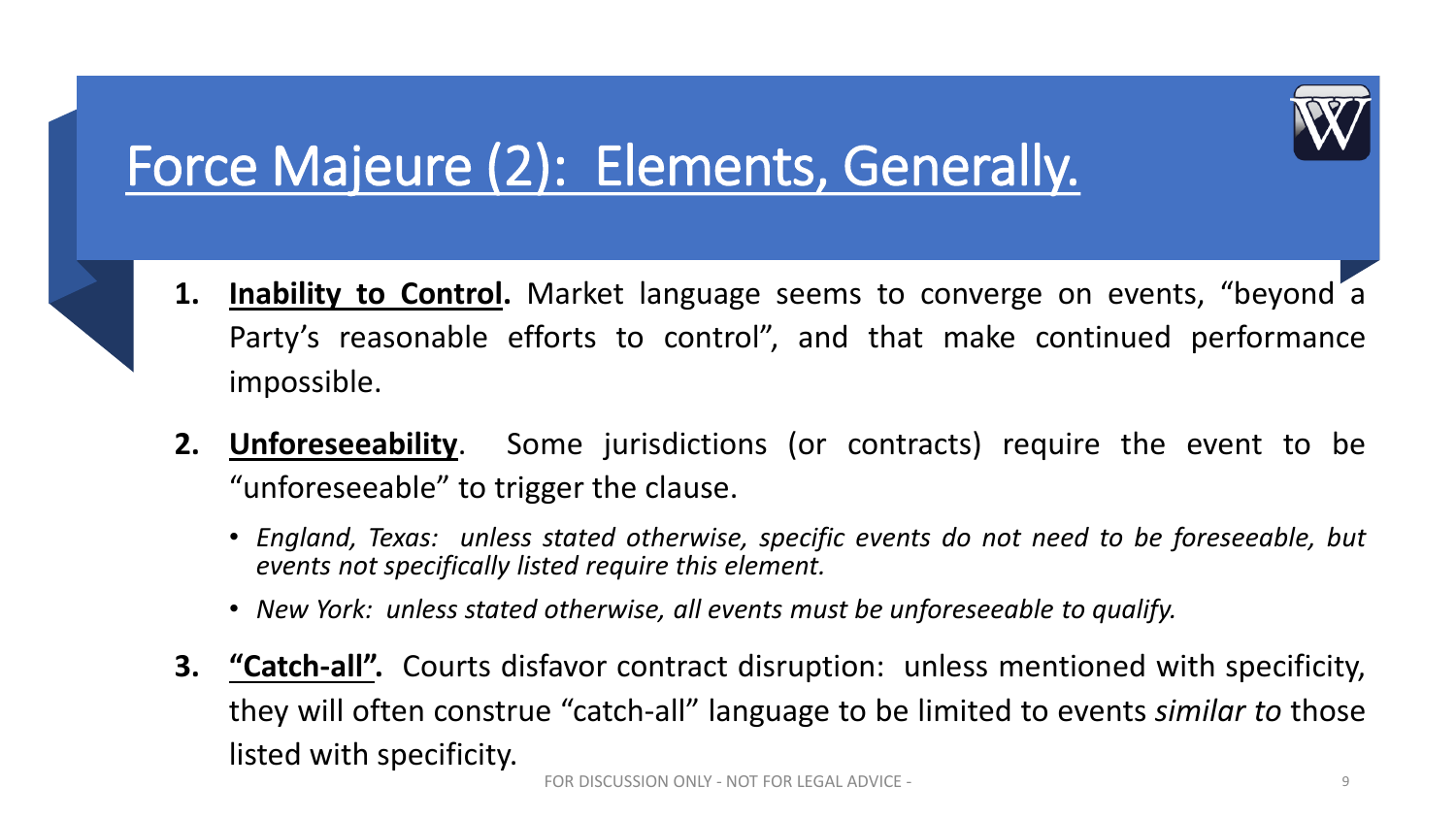

## Force Majeure (3): so…COVID?



Questions for your business:

### **1. What's the difference?**

- In colloquial terms, "epidemic" is more localized while "pandemic" is international. (It is unclear if courts will focus on this distinction.)
- **2. Does its inclusion help or hurt you?** (i.e., are expansive or limiting FM clauses more advantageous to you?) Your posture may depend on, e.g., whether you are supplier or customer.

### **3. Recommendations:**

- ✓ **Supply Chain Shock Treatment:**
	- Assess if crucial supply chain contracts do not have appropriate Force Majeure clauses for your business.
	- Use Internal Audit to help you with this assessment.
- ✓ **Prepare for defense of your Force Majeure posture.**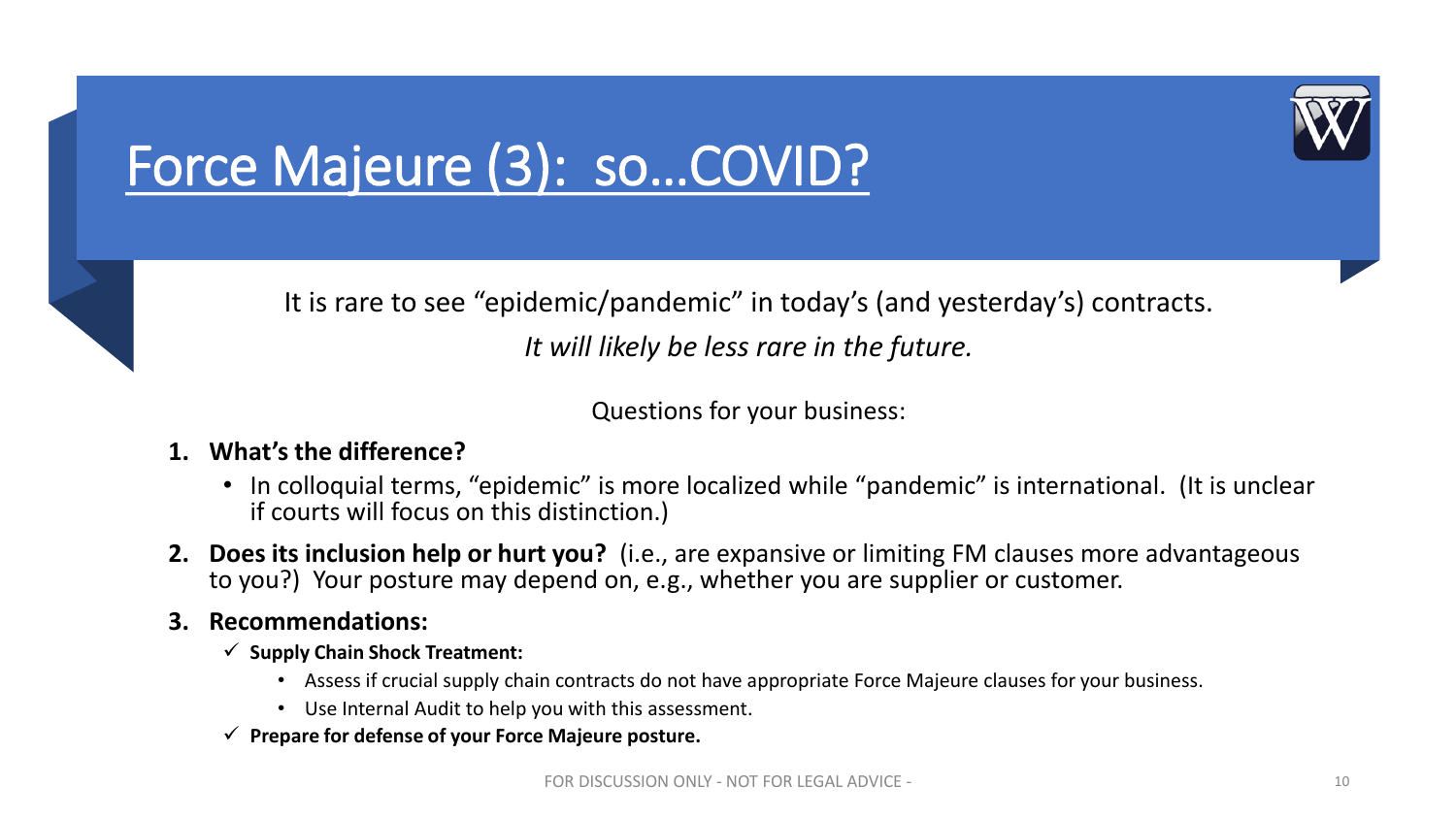## Governing Law / Jurisdiction

To some of us, these clauses are fundamental. However, there are risks:

- Insularity. Domestically-focused companies may sometimes omit such language in contractual templates.
- Variation in Legal System. Consider the risks involved in shifting between Civil Law and Common Law:
	- Civil to common sometimes, code-generated doctrine (e.g., force majeure) is left out.
	- Common to civil sometimes, common law doctrine will be unenforceable or even contrary to applicable civil law provisions.
- Variability in Local Enforcement. Some jurisdictions consider the positions of other jurisdictions to be against public policy and therefore unenforceable. (e.g., noncompetes in CA and TX)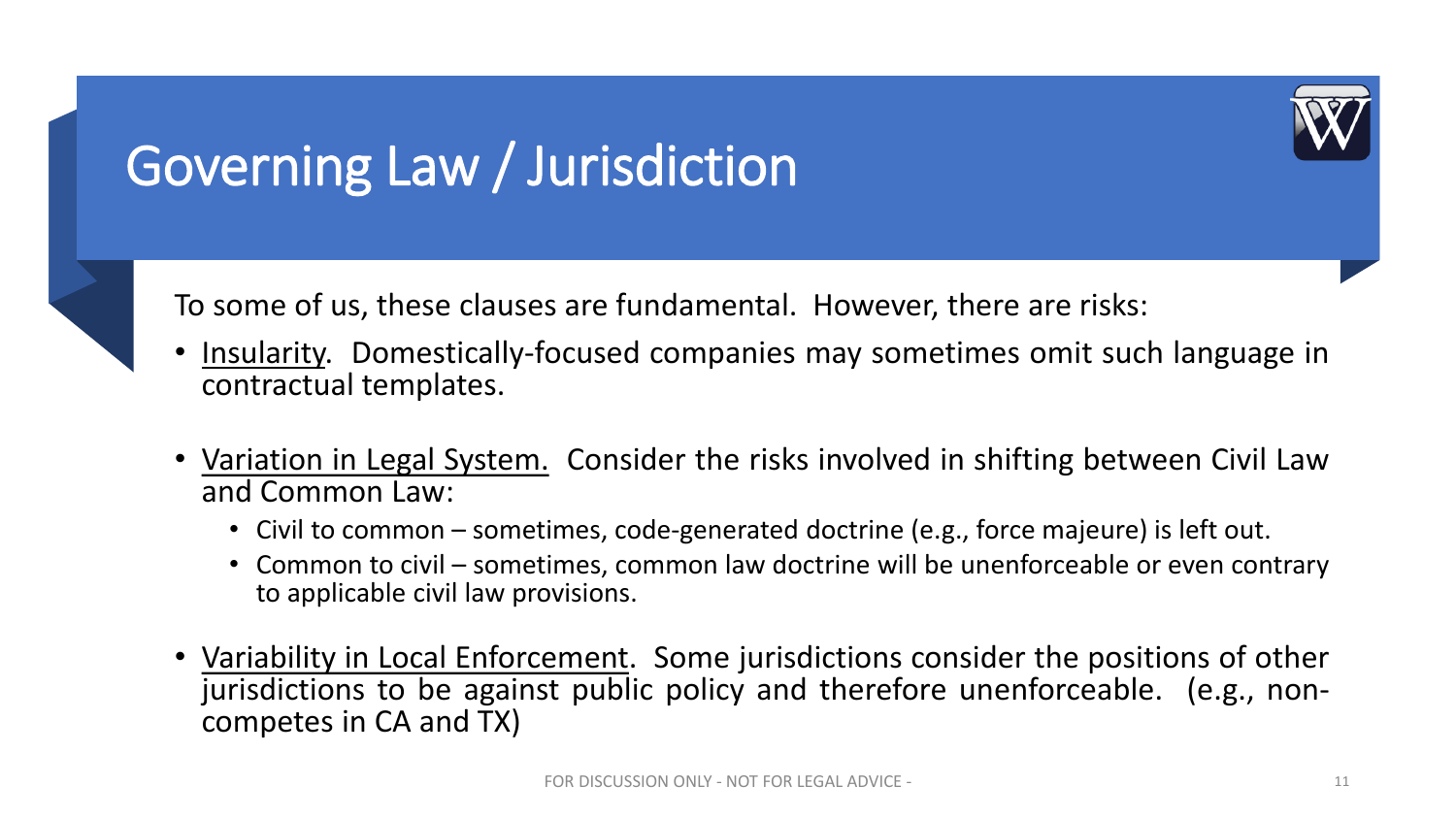### What do they have in common?

(As of end-of-half 2020, over 110 businesses have declared bankruptcy citing the pandemic as the cause.)

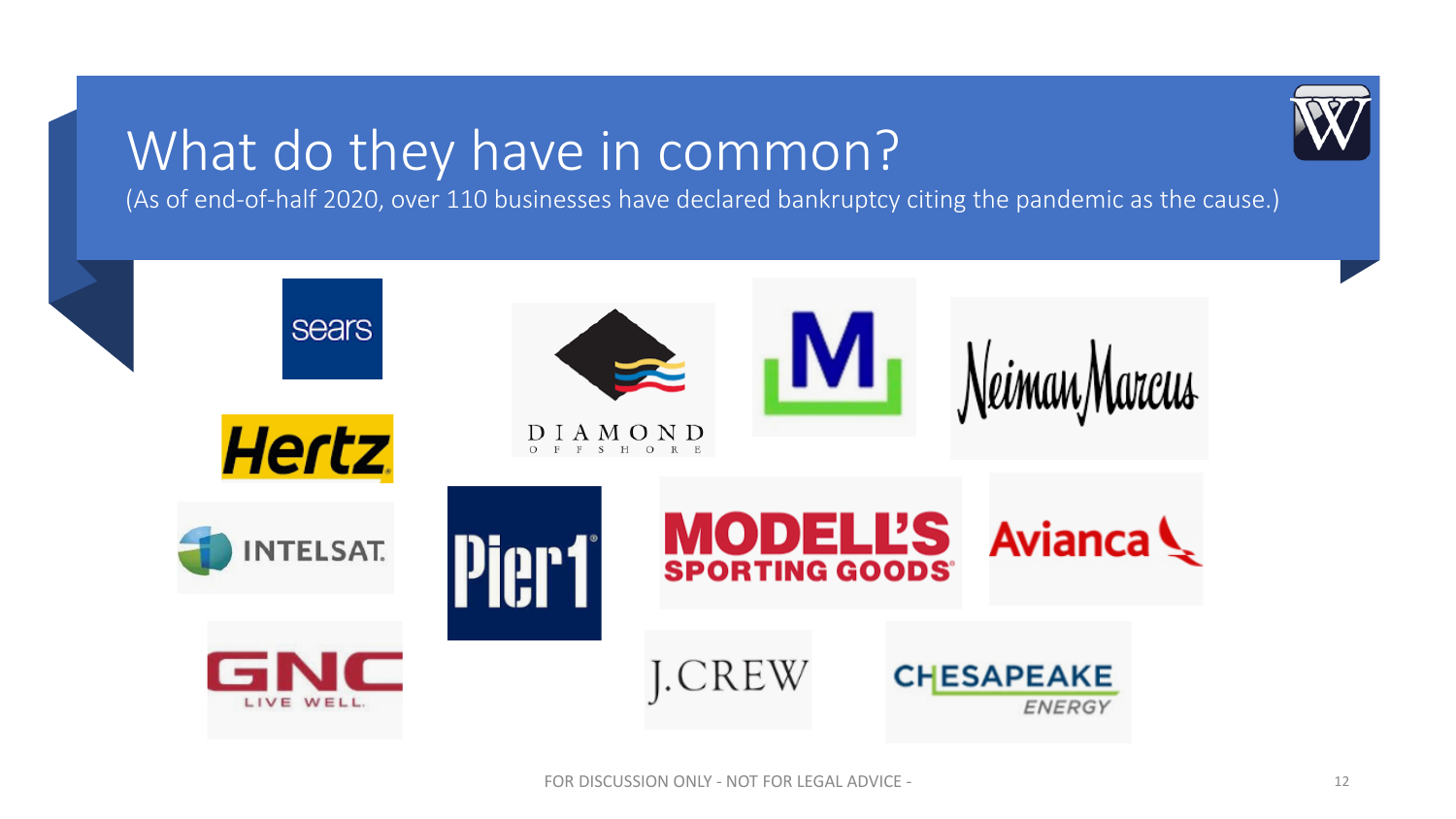## Financial Feasibility of Counterparties



- 1. Pre-engagement due diligence:
	- For your most crucial counterparties, do some digging. Use resources such as Kreller, SEC.gov, local tax filings, or other solutions - to confirm financial viability.
- 2. Continuing engagement monitoring:
	- Monitor your major counterparties' financial viability.
- 3. Clauses to protect against loss:
	- Liquidated damages clause in the event of a failure to meet contractual obligations, you now have calibrated damages (theoretically) calculated to cover the costs of prompt substitution (if possible).
	- Business continuity / disasters  $-$  steps for mitigation.
- 4. Insurance considerations consider, e.g., monitoring solvency ratios.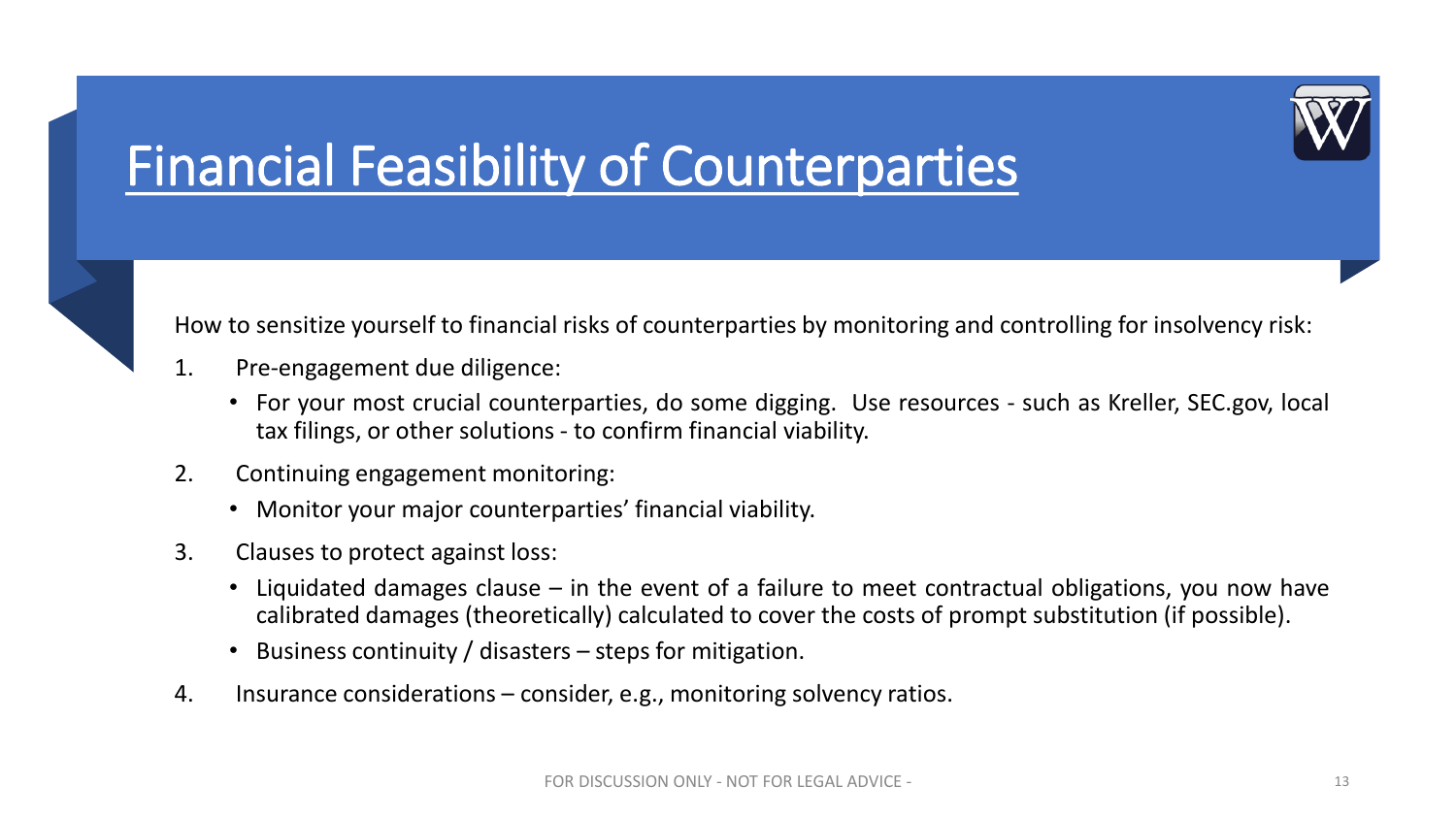### Shipping Risks and Costs



(or, have you ever cancelled a purchase after you realized how much shipping added to the total?)



**Topic**: determine the counterparty accepting costs for shipping and risk of damage/loss.

**Goal**: determine which counterparty takes the risk.

**Consequences**: contractually unique:

➢Generally, contracts do not excuse performance if performance becomes more expensive. (Sometimes, prices can be modified due to regulatory change or otherwise.)

➢Jurisdictions and governing law matter! *Without contractual specificity*:

- Transfer of title to goods differs from jurisdiction to jurisdiction.
- Passing of risk of loss or damage is also subject to jurisdiction.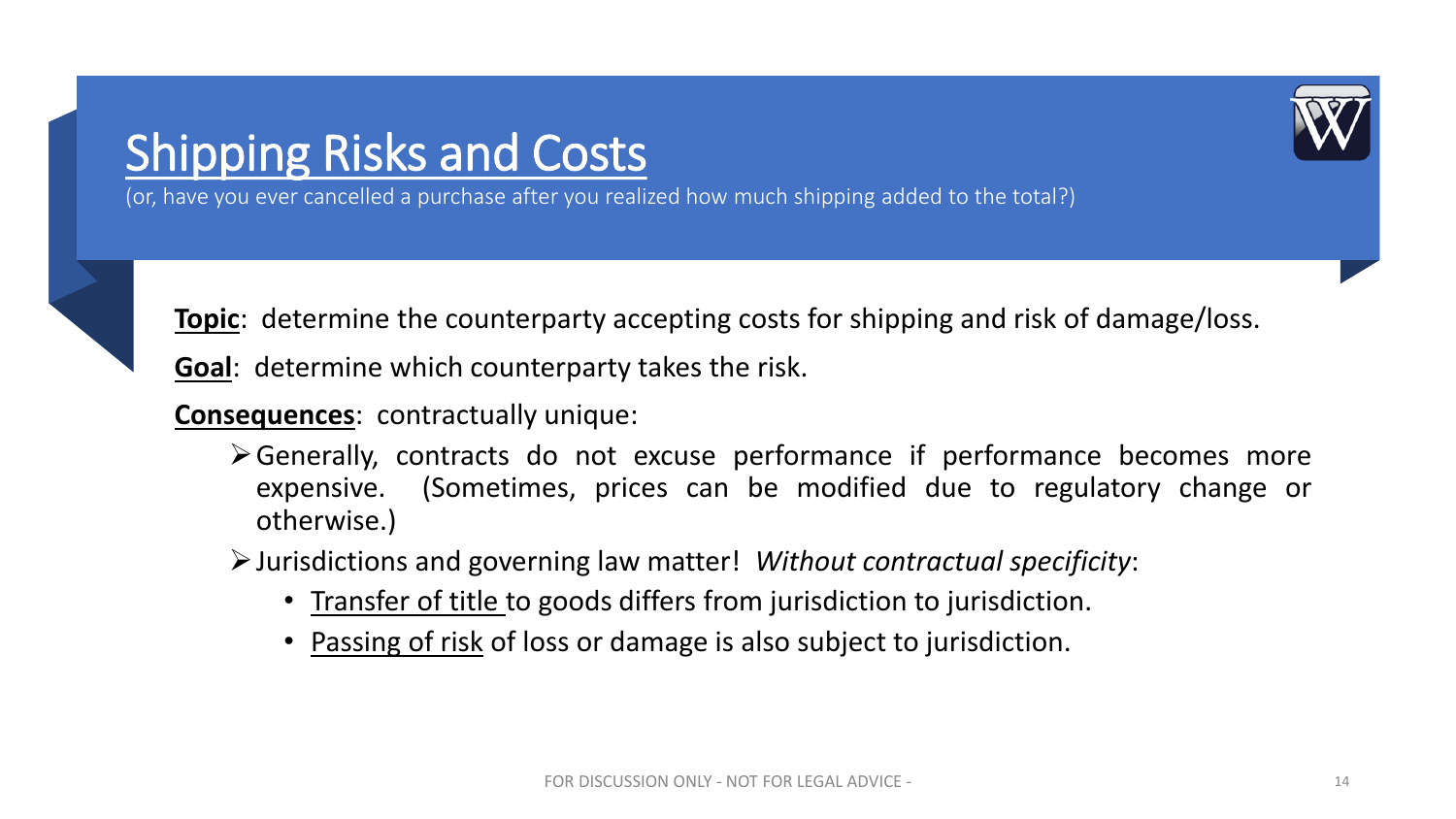## God Save the INCOTerms! (1)



### **Hypothetical Problems:**

- $\triangleright$  A cargo ship sinks at sea. Who (i.e., the buyer or seller) will be ultimately responsible for paying for insurance and/or absorbing loss?
- ➢A shipper gets fined at a border crossing for illegal imports. Who (i.e., the manufacturer or customer) had title at the point of importation?

**Potential Solution**: internationally-recognized commercial terms developed by the ICC (International Chamber of Commerce) and used by businesses to specify whether buyer or seller is responsible for each task in the sale and delivery of goods. They cover which party is liable for:

- Duties
- Costs
- Risks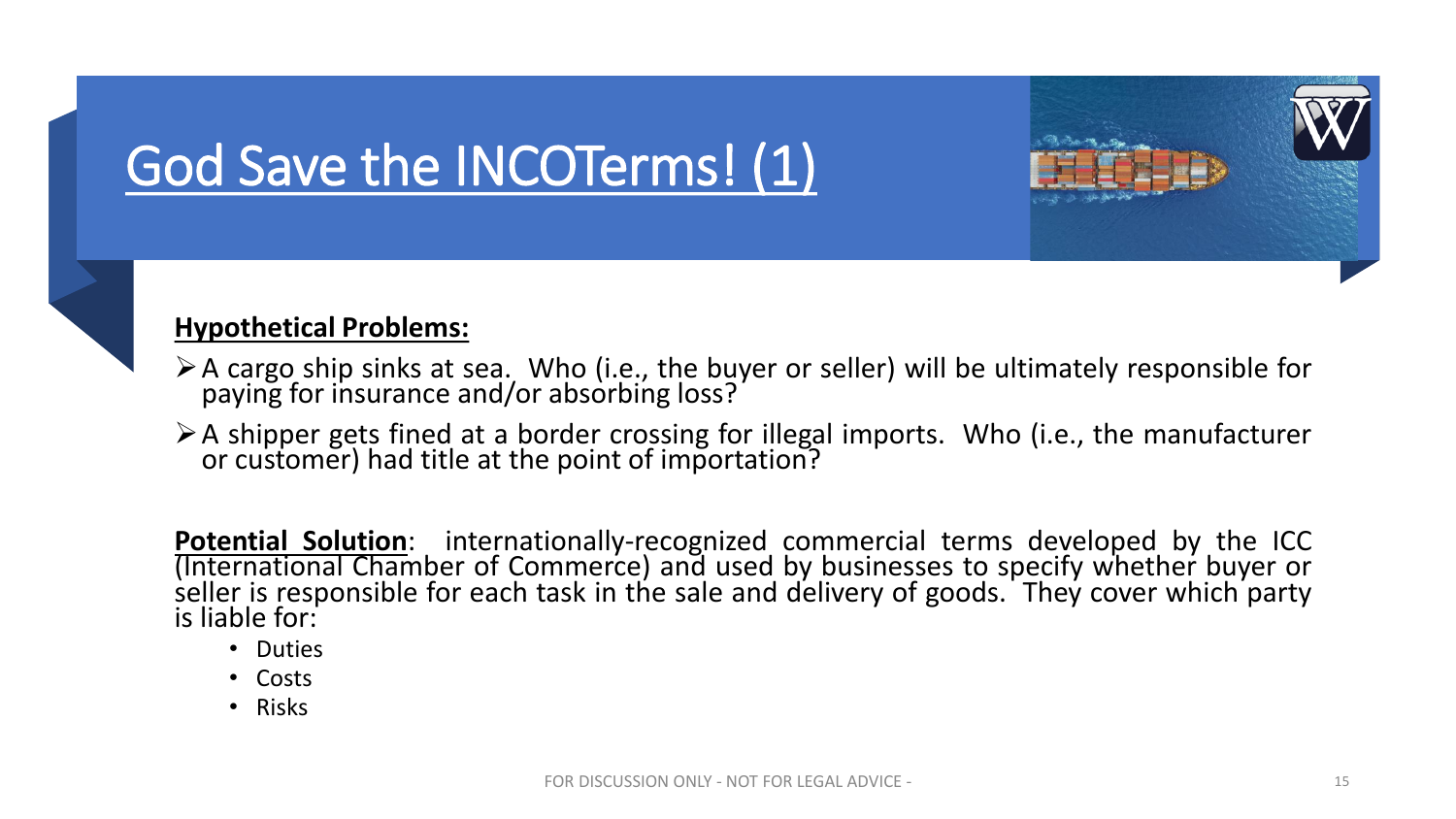

### God Save the INCOTerms! (2)

Examples:

EXW *("Ex Works"):* upon pickup (at seller's location), buyer takes possession and is liable for all costs thereafter.

CPT *("Carriage Paid To"):* liability for loss or damage transfers upon initiation of shipment. Seller pays export licenses and shipping costs, but is not liable for loss, damage, or import licenses.

DDP *("Delivered Duty Paid"):* liability transfers upon arrival to buyer's location in satisfactory condition. seller is responsible for all costs until arrival.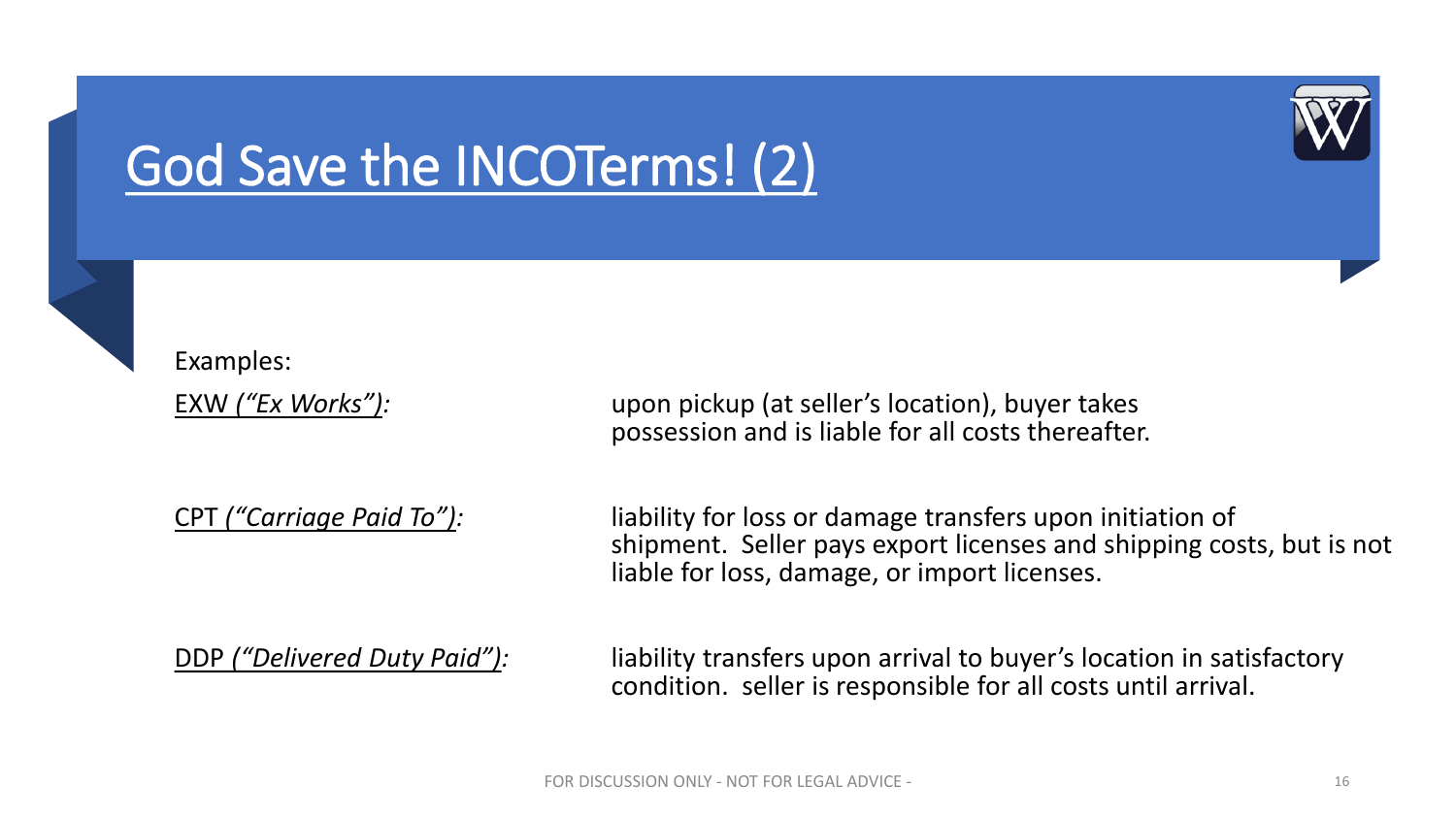## Data Privacy and the (defunct) Privacy Shield

**Topic**: Until July 16, 2020, companies adhering to the EU-US Privacy Shield Framework had a legal basis for trans-Atlantic information transfer. Now, contracts that depend on the Privacy Shield are relying on an unlawful defense.

**Goal**: Avoid prosecution by various data privacy enforcement agencies.

**Consequences**: Companies should find alternatives (e.g., Standard Contractual Clauses ("SCC"s), explicit consent, legal exceptions, or binding corporate rules). SCCs often remain a preferred solution with corporate counterparties. As a result, it would be prudent for companies – particularly those with significant data privacy-related risk – to review crucial third party contracts for SCCs.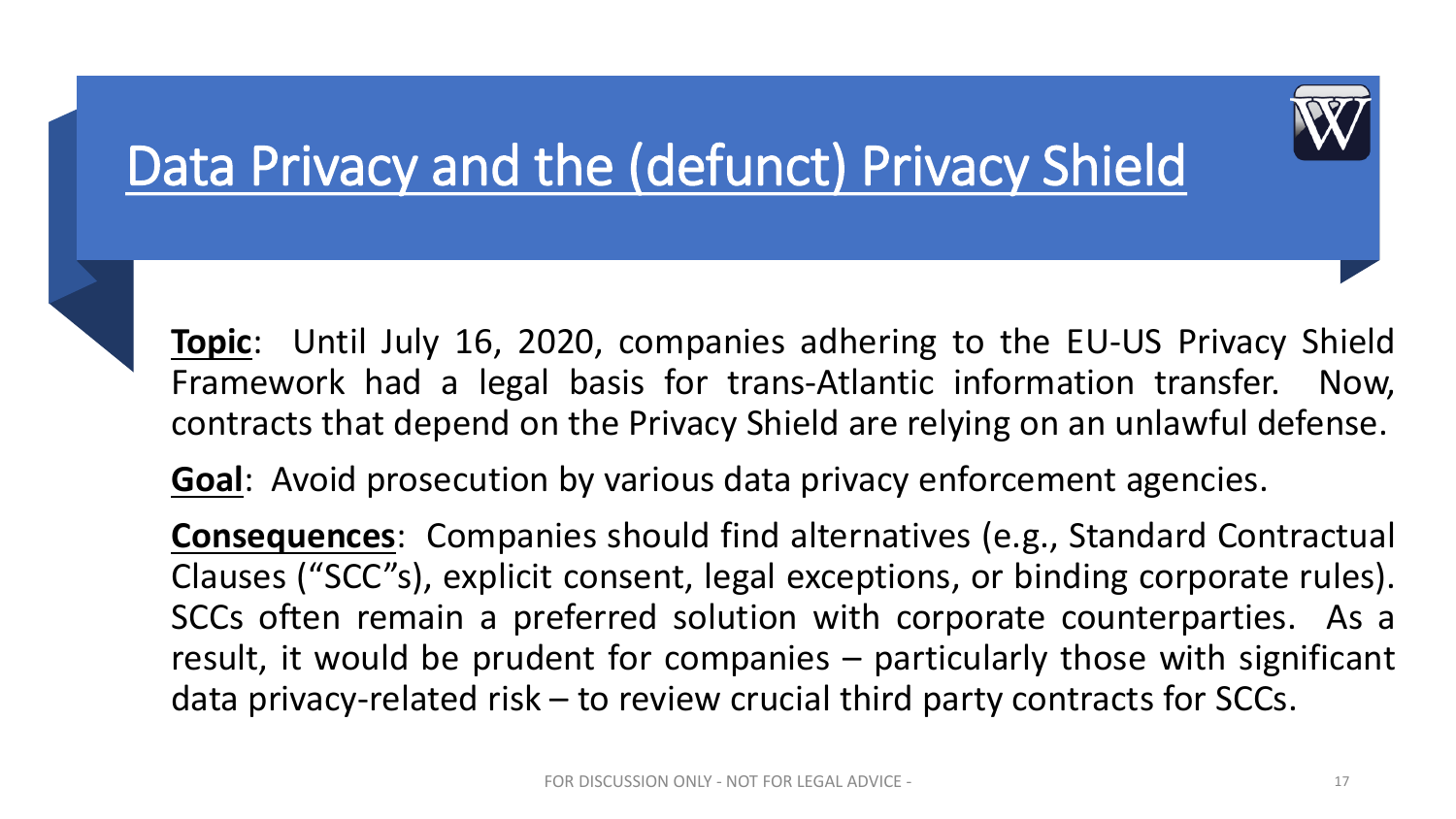## Trade Sanctions / Restrictions



**Topic**: a governmental order, law or action (*typically after the date of the agreement)* that materially impacts performance. (e.g., sanctions, boycotts, onerous licensing requirements) [*Typically in a Force Majeure clause*]

**Goal**: determine which counterparty takes the risk.

**Consequences**: contractually unique. If not included, non-performance likely leads to breach.

In addition to Force Majeure-type considerations, Triggering Questions:

- 1. Did it occur prior or subsequent to the execution of the agreement?
- 2. Is the party still able to perform (i.e., is it a prohibitive impediment, or does it merely generate cost and delay)?
- 3. If performance is hindered or blocked, who incurs the additional cost?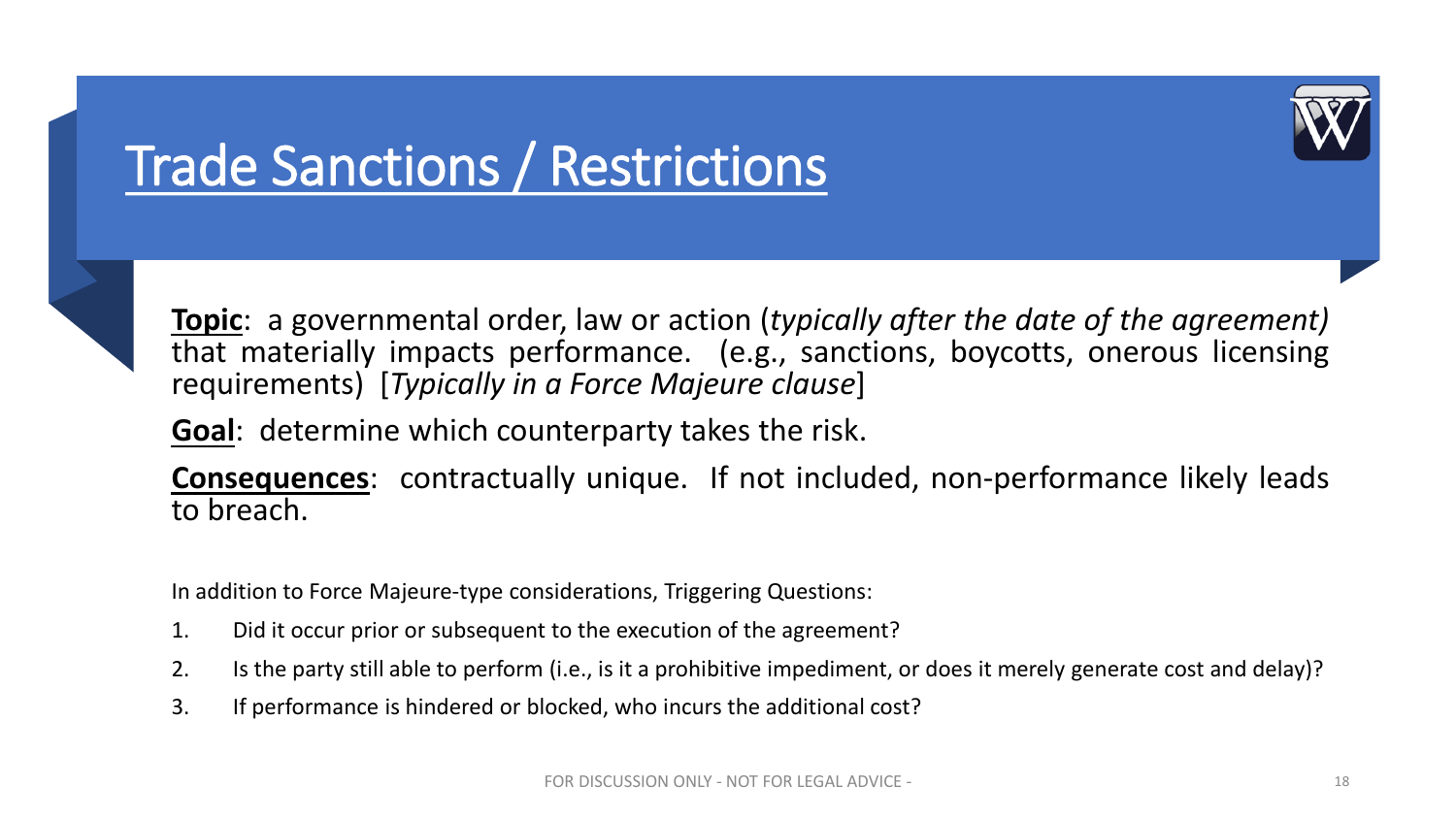

### Right-to-Audit

- Government enforcement agencies expect to see it.
- Standard commercial practice is to include it.

If you've got to have it, what should it cover?

- Liability for compliance-related risks (e.g., bribes, involvement of a sanctioned counterparty)
- "Mere" fraud (invoice padding, overbilling, outsourcing major work to subpar subcontractors, etc.).
- Review of margins?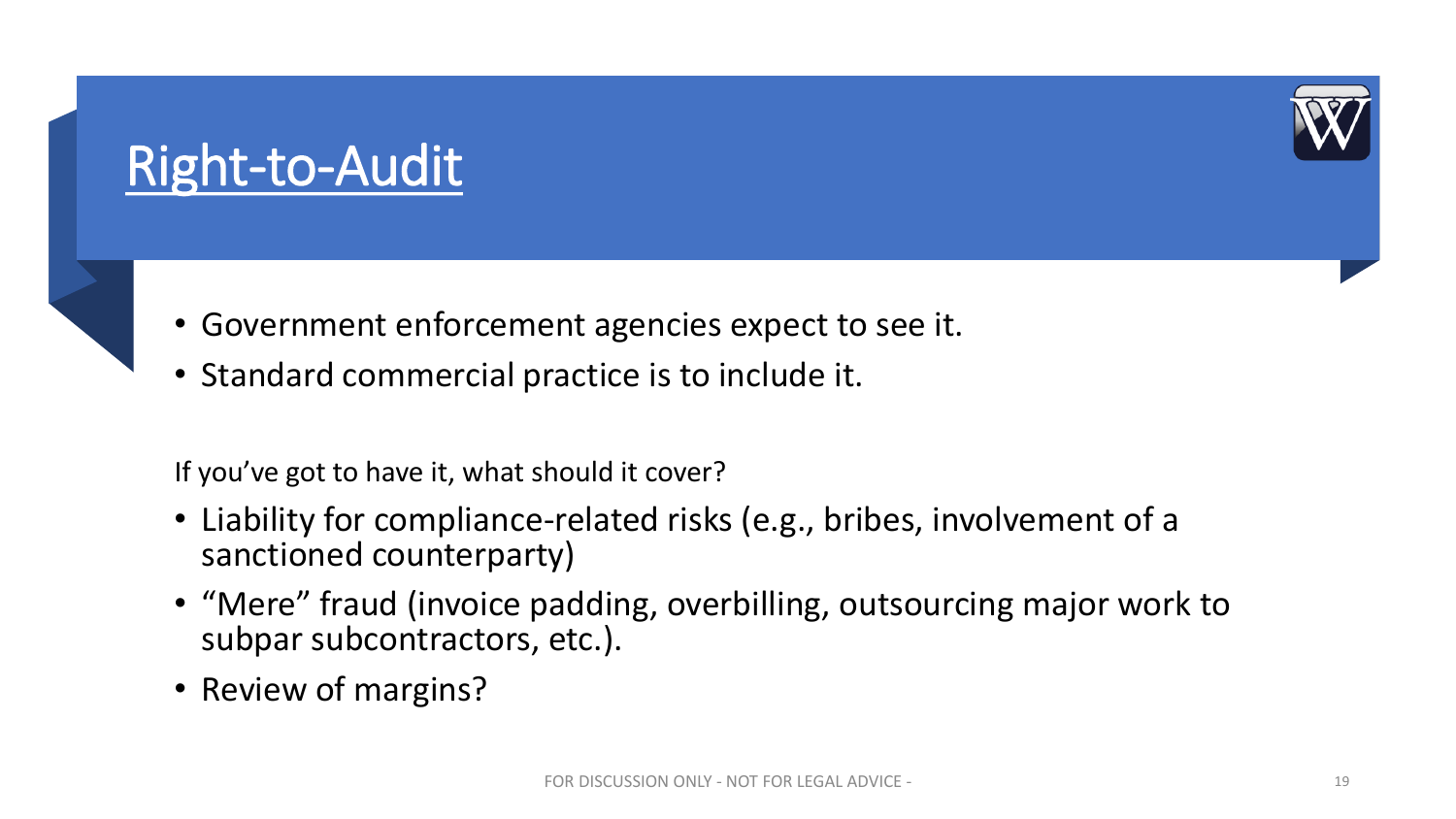## Internal Audit (IA) – your internal mercenaries

- IA often reviews compliance with internal policies and applicable laws.
	- IA is typically used for, e.g., compliance audits of higher risk counterparties, financial audits of expense reports, or QHSE audits of applicable regulations.
- IA is also perfectly positioned to consider business continuity risks through supply chain contracts.
	- IA can look through documents to find contractual gaps and liabilities of your most critical counterparties and thereby assess risk.

*This is where, dear Reader, I would discuss some case studies. Contact me to learn more*.